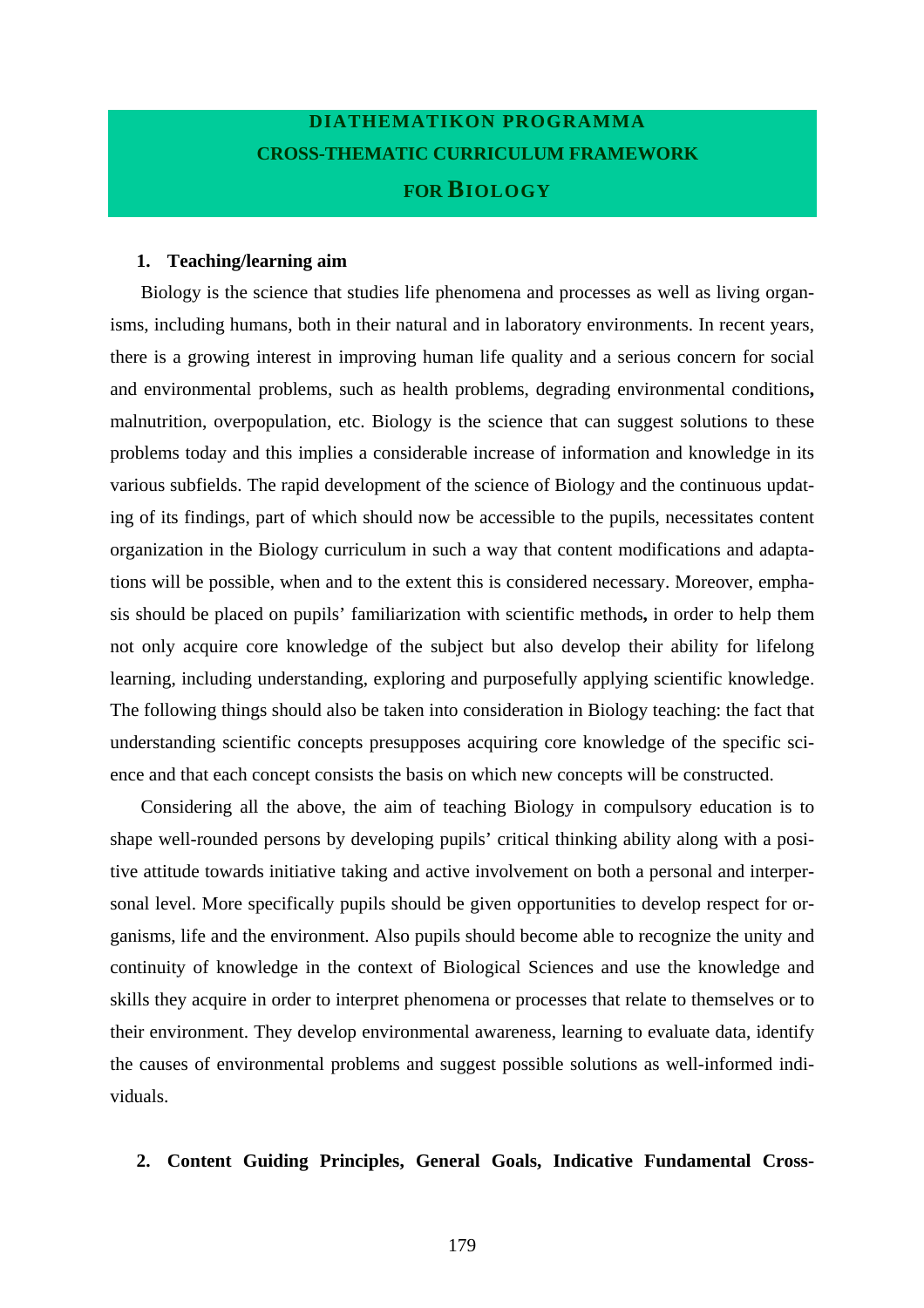#### **thematic Concepts**

Biology topics included in both Elementary and Junior High school Biology curriculum have been organized according to grade level, on the basis of content guiding principles, which should be considered only as guidelines for content organization and not as independent areas of study. These content guiding principles are developed and organized in relation to content according to grade level and pupils' age and perceptive ability. Also, the teaching aim of the subject should always be taken into consideration.

General goals are grouped according to Knowledge and Methodology, Cooperation and Communication, Science and Technology in every day life guiding principles and derive from the teaching aims mentioned in the general part of the Cross-thematic Curriculum Framework.

### **Knowledge and Methodology**

Pupils should be able to:

- ! recognize variation in organisms, classify them according to specific criteria, and distinguish their structural and functional similarities and differences relating them to their environment specific needs;
- understand the relationship between structure and function at all life organization levels, as well as the interrelationship between the components of a biological system, and also between the latter and abiotic environment;
- ! recognize, name and describe, using scientific language, basic parts of an organism and understand the role of each part in the function of the organism;
- ! distinguish factors affecting the balance of biological systems and recognize the selfregulating ability of these systems;
- ! distinguish similarities in the life cycle of various organisms, distinguish characteristics that are inherited from one generation to the next and correlate this process with the mechanisms of passing on genetic information both at cell and organism level (inheritance);
- use their knowledge to understand or give simple explanations of phenomena and processes related to human organisms and their environment;
- ! relate defense mechanisms to the maintenance of human body's balance and justify the significance of personal choices and the timely and reliable information of the public on the issue of health maintenance;
- relate environmental problems to human activity;
- ! relate variation in organisms and life processes to the evolution process;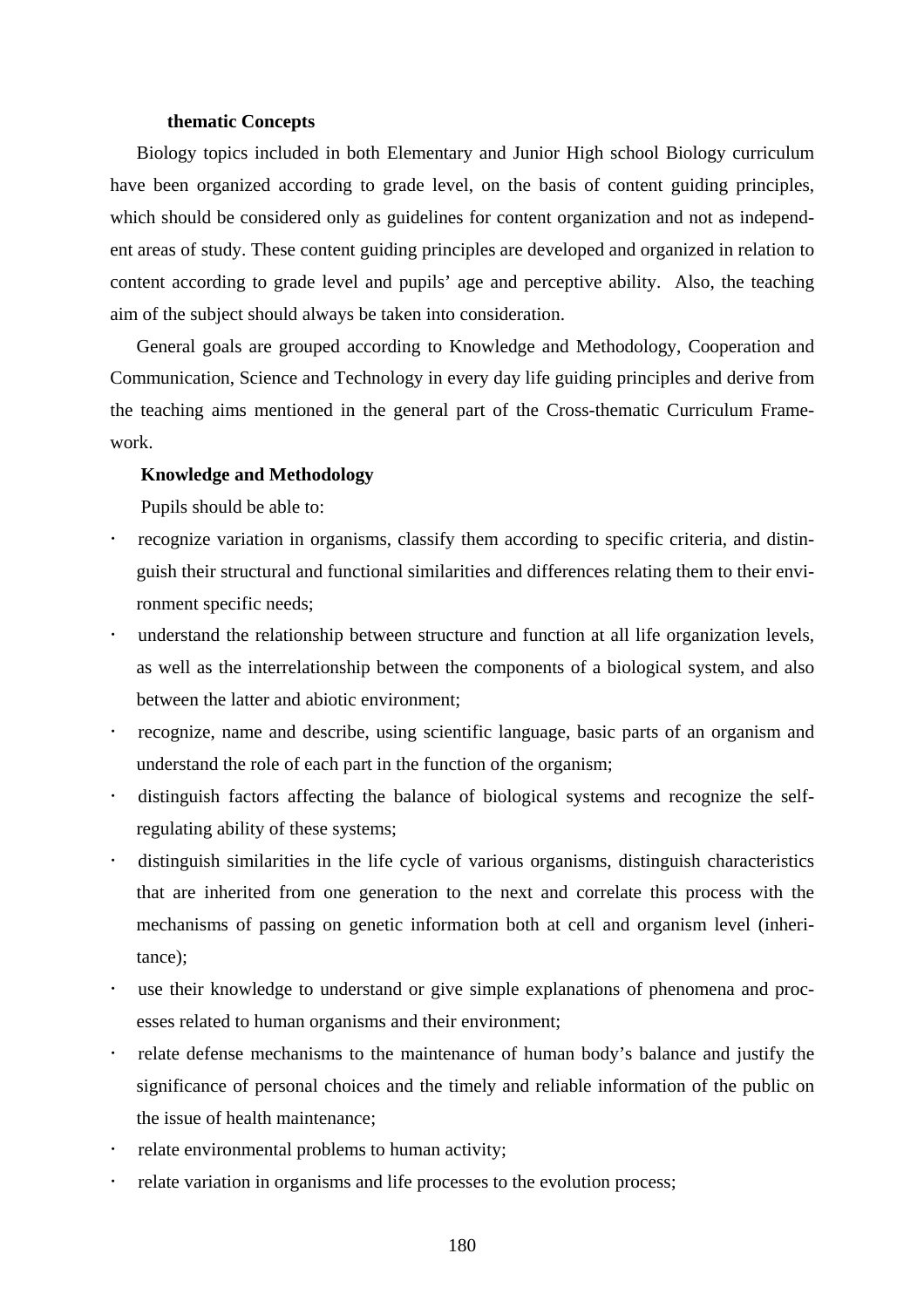- ! observe through their senses, carry out simple experiments following specific instructions, handle simple devices and equipment, record their observations or experiment results and draw conclusions;
- ! study a biological issue following scientific methodology and exploiting technology and different sources of information.

## **Cooperation and Communication**

- ! follow instructions and time schedules when engaging in projects, and cooperate with their classmates, their teacher and other people or organizations in their community;
- ! communicate scientific information (including observations or conclusions regarding biological processes or phenomena), through diagrams**,** simple tables, charts etc., in speech and writing.

## **Biology in everyday life**

- justify the relationship of consumerism with the individual's mental and physical health on the one hand, and with maintaining balance in the natural and social environment on the other;
- use their knowledge to explain phenomena, processes or problems they encounter, and also to take care of and protect themselves and their environment;
- realize how the applications of Biology can help solve various social problems and improve human life quality;
- ! realize the importance of landmarks in the development of the Science of Biology and relate them to their social and scientific context;
- justify how important it is for individuals' to participate in social processes and realize their power to intervene as citizens;

The above aims are further specified according to grade level so that teaching can assist pupils acquire knowledge of concepts, phenomena or processes, as well as the skills they will be able to use, in order to present, interpret and evaluate information and formulate personal opinions in order to be able to function as free and responsible individuals within their social context.

The study of Biology at all educational levels, including Compulsory Education, is structured around biological systems. These systems-characterized by the great number of different elements they are made up of, by their complex structure, by their multidimensional relations and by the fact that they exist only in relation to broader systems that they consist parts ofshould not be studied as individual systems but in relation to other systems that consist part of a whole. Therefore the concept of system, consisting of specific parts that interact with each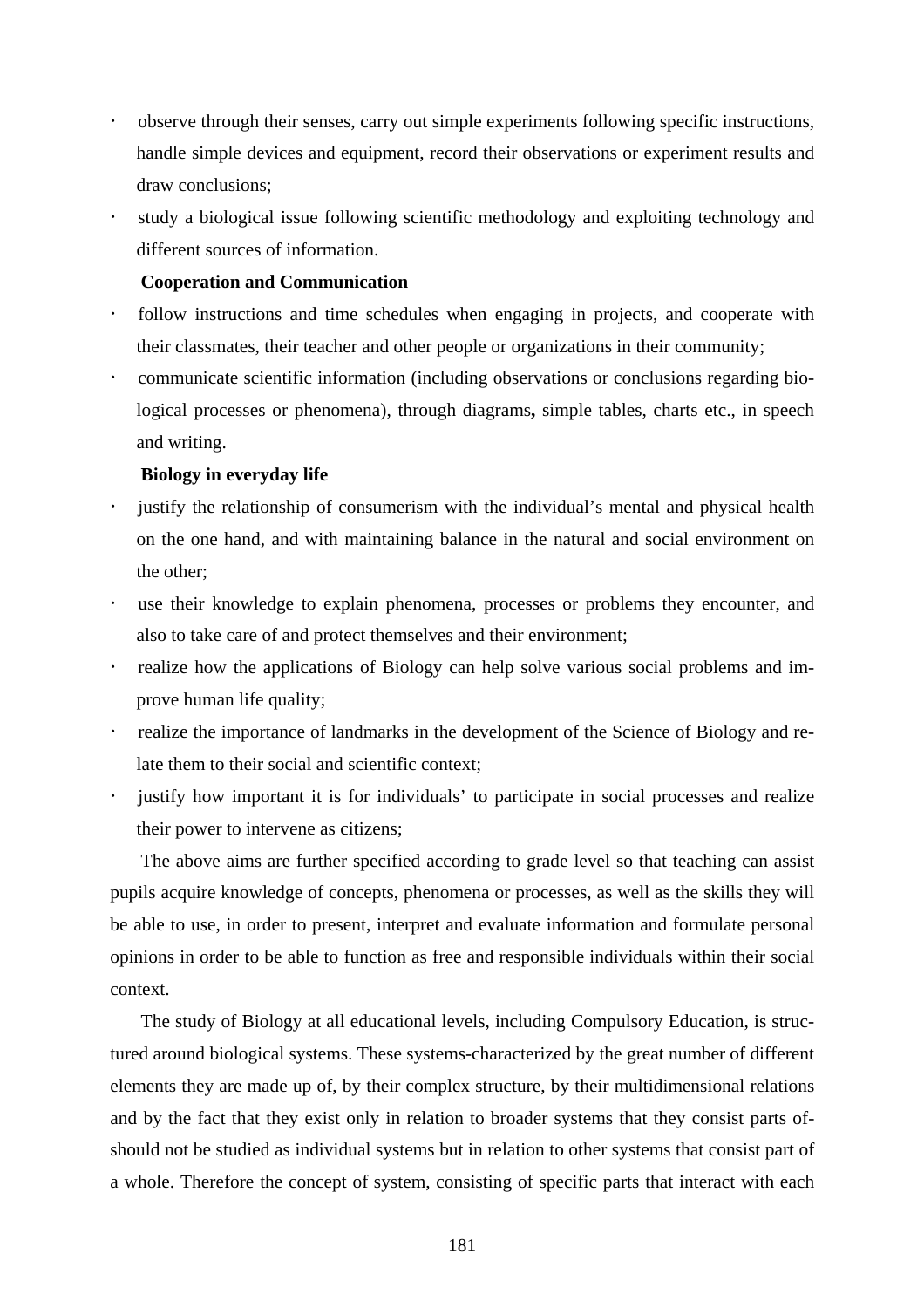other, is fundamental in the teaching of Biology. Other concepts that emerge during the study of biological systems are their 'distinction' from their environment, the 'diversity' of its parts, and the relation between 'structure' and 'function' of its parts in such a way so as to ensure the function of the whole system. During the study and teaching of Biology it is important to distinguish the different parts of systems and the 'interdependence' relations developed among them, as well as between them and their environment. Concepts emerging during the study of the interdependence relation are the exchange and transfer of 'energy', 'matter' and 'information', together with 'function distribution' in the system parts. Biological systems are characterized by their ability to maintain 'balance'. Their balance is dynamic rather than static in the sense that each internal or external change or alteration tending to destabilize the system is prevented through activation of proper 'self-regulating mechanisms. When studying the balance of all biological systems, the concepts of 'evolution' in relation to 'time' and 'position' emerge, while the concepts of 'inheritance' and 'evolution' are gradually introduced. These concepts are fundamental in the teaching of Biology, and can contribute to the crossthematic approach to knowledge.

# **I. Primary school**

In selecting Biology topics to be taught in elementary school, pupils' interest in acquiring knowledge of themselves as well as of the many living organisms (animals and plants) which surround them was taken into consideration. In studying these organisms in their environment and trying to distinguish similarities and differences between them, pupils will soon realize the need to classify them, and will start doing so. At this point it is necessary for pupils to realize that the environment is not static or unchangeable, and that its study is inexhaustible. Indeed, because it is continuously changing, there have been made efforts to ensure that pupils are given opportunities in the DP to observe and understand change to a certain extent, in order that they can foresee future changes and be able to act accordingly. All the above facts prove how important the study of the environment is for elementary school pupils. Content organization, as it is proposed, is in accordance with the view that learning is not just a process of recording external reality in the pupils' brain but a whole process of thinking and acting that interacts with affects thinking.

The following content guiding principles have been selected for elementary school: 'plants', 'animals', 'humans', and 'the environment'. Biology content for elementary school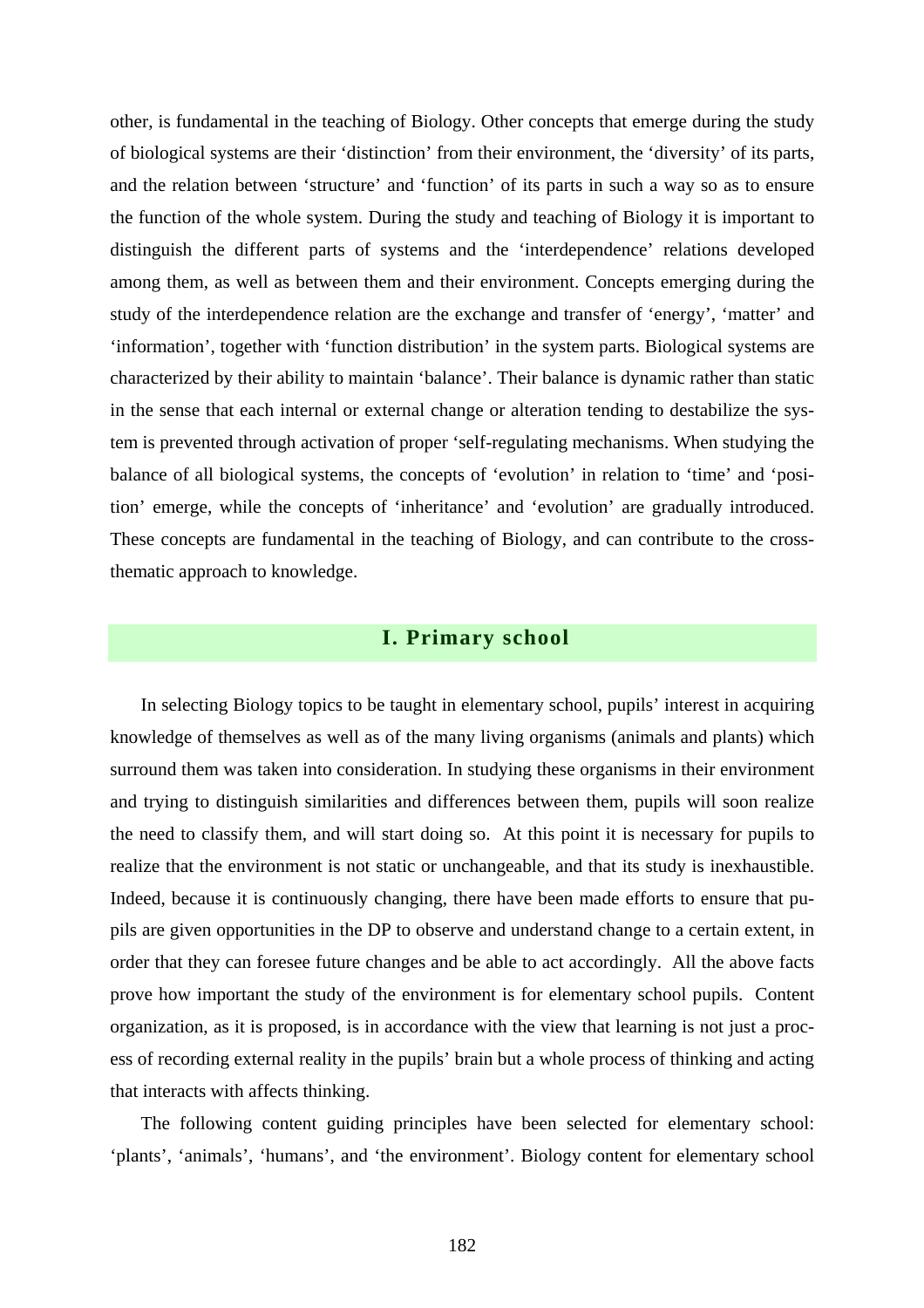has been selected on the basis of these principles and according to grade level, and is as follows:

|                 |                        |                                            | <b>Indicative</b>     |
|-----------------|------------------------|--------------------------------------------|-----------------------|
|                 | <b>Content Guiding</b> | <b>General Goals</b>                       | <b>Fundamental</b>    |
| <b>Grade</b>    | <b>Principles</b>      | (Knowledge, skills, attitudes, values)     | <b>Cross-thematic</b> |
|                 |                        |                                            | <b>Concepts</b>       |
|                 |                        | <b>Pupils should:</b>                      |                       |
| 1 <sub>st</sub> | <b>Plants</b>          | identify plants in the local environment,  | <b>System</b>         |
|                 | Plants in the local    | recognize variation of form and struc-     | <b>Space/Habitat</b>  |
|                 | environment            | ture and classify them into major taxo-    | <b>Time</b>           |
|                 |                        | nomic groups;                              | <b>Classification</b> |
|                 | Parts of a plant       |                                            | <b>Change</b>         |
|                 | (root, stem,           | develop an interest in plants in the local |                       |
|                 | flower)                | environment and use their knowledge to     |                       |
|                 |                        | take care of them.                         |                       |
|                 | Classifying plants     |                                            |                       |
|                 | familiar to pupils     |                                            |                       |
|                 | according to their     |                                            |                       |
|                 | morphological          |                                            |                       |
|                 | characteristics        |                                            |                       |
|                 | (herbs, bushes,        |                                            |                       |
|                 | trees), leaves         |                                            |                       |
|                 | maintenance (de-       |                                            |                       |
|                 | ciduous-ever-          |                                            |                       |
|                 | green), habitat        |                                            |                       |
|                 | (garden,               |                                            |                       |
|                 | field/farm, or-        |                                            |                       |
|                 | chard, slope, for-     |                                            |                       |
|                 | est)                   |                                            |                       |
|                 | <b>Animals</b>         | identify animals in the local environ-     | <b>System</b>         |
|                 | Animals in the         | ment, recognize variation of form and      | <b>Space/Habitat</b>  |
|                 | local environ-         | structure and classify them into major     | <b>Classification</b> |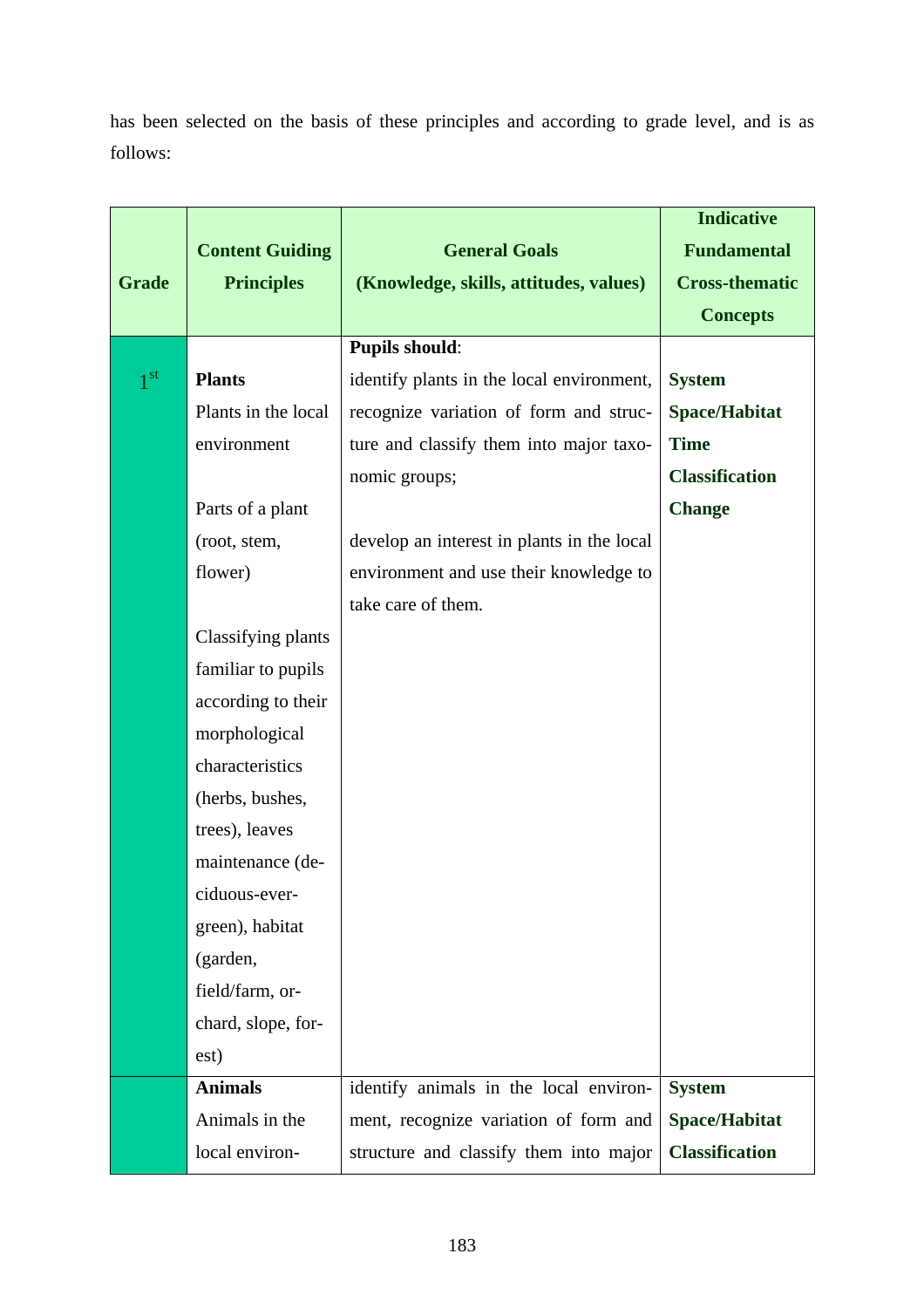| ment.               | taxonomic groups;                        |                       |
|---------------------|------------------------------------------|-----------------------|
| External parts of   |                                          |                       |
| the animal body     | develop an interest in animals and use   |                       |
| (head, legs, tail   | their knowledge to take care of them     |                       |
| etc.)               | them.                                    |                       |
| Classifying ani-    |                                          |                       |
| mals familiar to    |                                          |                       |
| pupils according    |                                          |                       |
| to the way they     |                                          |                       |
| move (swimming,     |                                          |                       |
| creeping, step-     |                                          |                       |
| ping), behavior     |                                          |                       |
| (wild, domesti-     |                                          |                       |
| cated) and habitat  |                                          |                       |
| (home, field, lake, |                                          |                       |
| sea, river, forest) |                                          |                       |
| <b>Humans</b>       | identify the main external parts of the  | <b>System</b>         |
| External parts of   | human body and recognize the role of     | Communication         |
| the human body      | sense organs as means of perceiving and  |                       |
|                     | communicating with the environment;      |                       |
| Perceiving the      |                                          |                       |
| world around        | adopt attitudes and behaviors contribut- |                       |
| them through        | ing to health maintenance.               |                       |
| their senses and    |                                          |                       |
| sense organs        |                                          |                       |
|                     |                                          |                       |
| Personal hygiene    |                                          |                       |
| emphasizing on      |                                          |                       |
| the role of teeth   |                                          |                       |
| and their protec-   |                                          |                       |
| tion                |                                          |                       |
| The environment     | understand the relationship between the  | <b>Classification</b> |
| Distinguishing      | environment and human life quality.      | Communication         |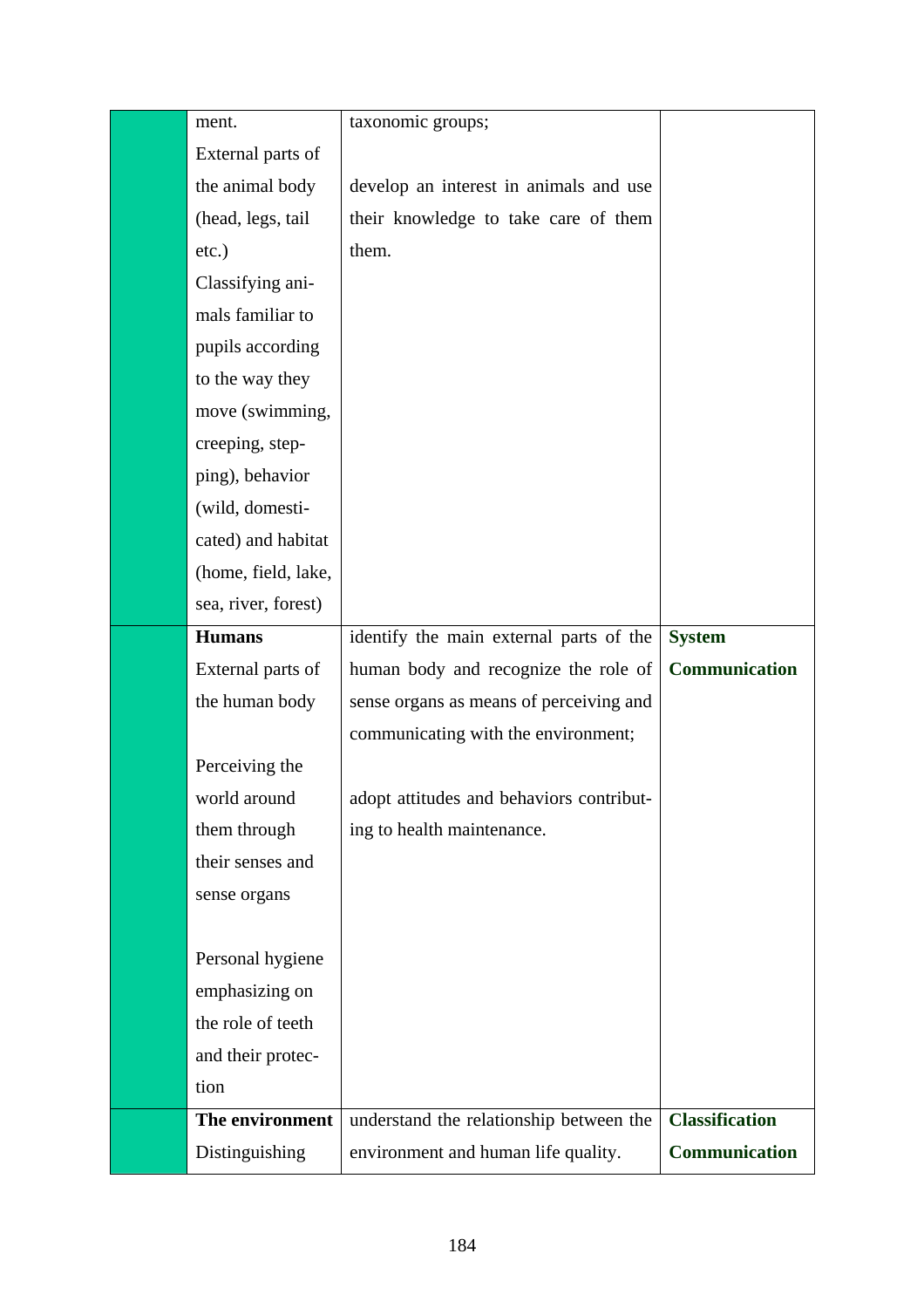|                 | between living      |                                               |                       |
|-----------------|---------------------|-----------------------------------------------|-----------------------|
|                 | and abiotic things. |                                               |                       |
|                 |                     |                                               |                       |
|                 | Care of plants and  |                                               |                       |
|                 | animals             |                                               |                       |
|                 |                     |                                               |                       |
|                 | Care for the pu-    |                                               |                       |
|                 | pils' immediate     |                                               |                       |
|                 | environment         |                                               |                       |
|                 | (classroom,         |                                               |                       |
|                 | school, home)       |                                               |                       |
| 2 <sup>nd</sup> | <b>Plants</b>       | identify<br>affecting plant<br>the<br>factors | <b>Change</b>         |
|                 | Observing the       | growth.                                       | <b>Classification</b> |
|                 | growth of plants    |                                               | <b>Adaptation</b>     |
|                 |                     |                                               |                       |
|                 | Factors affecting   |                                               |                       |
|                 | plant growth        |                                               |                       |
|                 | (light, water,      |                                               |                       |
|                 | temperature).       |                                               |                       |
|                 | <b>Animals</b>      | identify the factors affecting animal de-     |                       |
|                 | Animal develop-     | velopment.                                    |                       |
|                 | ment                |                                               |                       |
|                 | Factors affecting   |                                               |                       |
|                 | animal growth       |                                               |                       |
|                 | (light, water,      |                                               |                       |
|                 | temperature)        |                                               |                       |
|                 |                     |                                               |                       |
|                 | Classifying ani-    |                                               |                       |
|                 | mals according to   |                                               |                       |
|                 | their morphologi-   |                                               |                       |
|                 | cal characteristics |                                               |                       |
|                 | (type of limbs,     |                                               |                       |
|                 | body cover) and     |                                               |                       |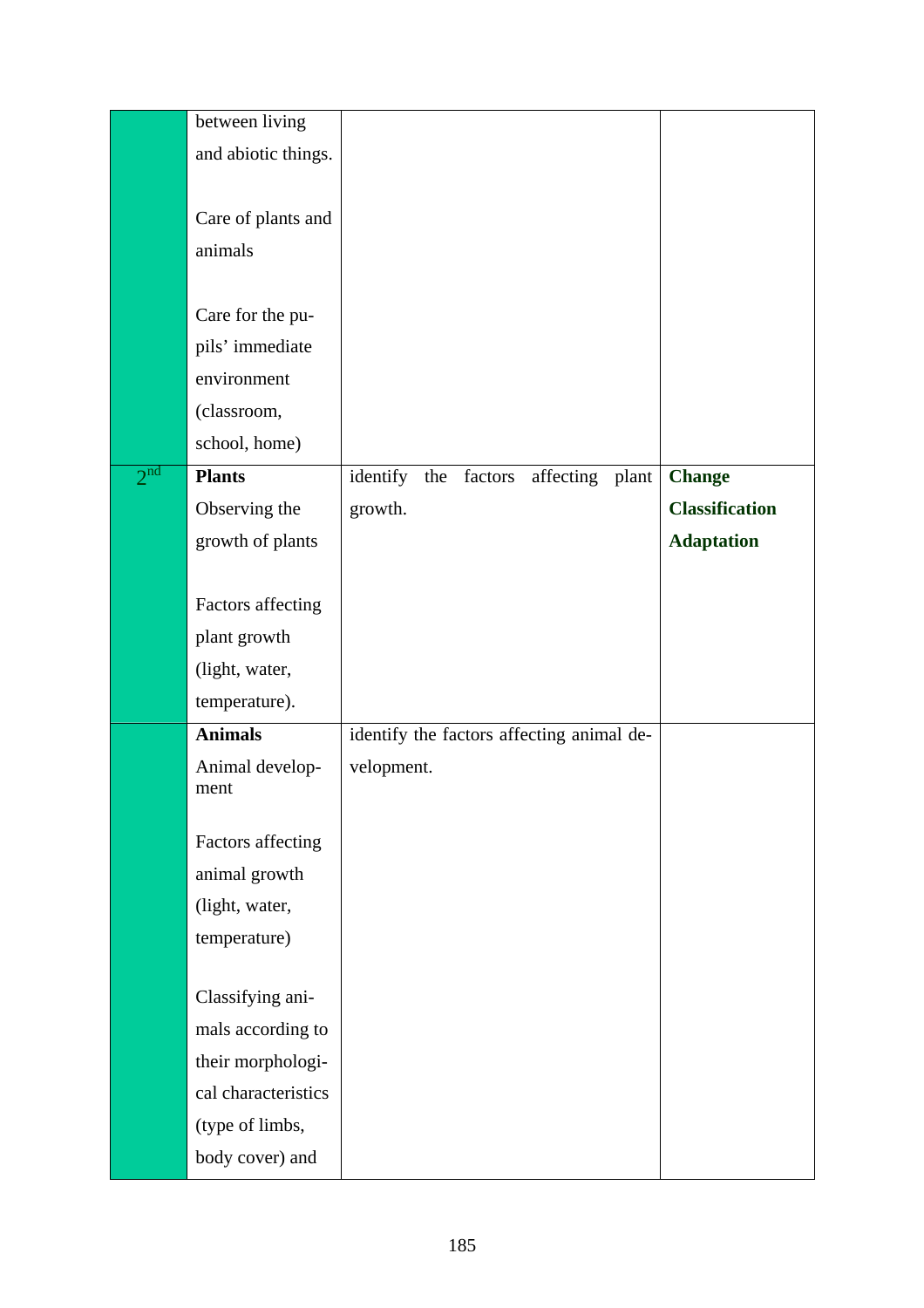|                 | their eating habits |                                           |                       |
|-----------------|---------------------|-------------------------------------------|-----------------------|
|                 | (carnivores-        |                                           |                       |
|                 | herbivores)         |                                           |                       |
|                 | <b>Humans</b>       | identify the main stages of the human     | <b>Change</b>         |
|                 | Human life cycle    | life cycle.                               | <b>Time</b>           |
|                 | (birth-             |                                           |                       |
|                 | development-        |                                           |                       |
|                 | maturation-old      |                                           |                       |
|                 | age)                |                                           |                       |
|                 | The environment     | realize how the environment affects       | Communication         |
|                 | Care for and pro-   | human life quality and be actively in-    |                       |
|                 | tection of the lo-  | volved in its care and protection.        |                       |
|                 | cal environment     |                                           |                       |
|                 | (neighborhood,      |                                           |                       |
|                 | district).          |                                           |                       |
| 3 <sup>rd</sup> | <b>Plants</b>       | realize the significant role of common    | <b>System</b>         |
|                 | Plants commonly     | plants of Greece in their everyday life;  | <b>Variation</b>      |
|                 | grown in Greece     |                                           | <b>Function</b>       |
|                 | (olive, vine, leg-  | realize the important role of the root in | <b>Classification</b> |
|                 | umes, cereals)      | the life cycle of plants;                 |                       |
|                 |                     |                                           |                       |
|                 | Kinds of roots-     | classify plants into the major taxonomic  |                       |
|                 | the important role  | groups according to specific morpho-      |                       |
|                 | of the root in the  | logical characteristics.                  |                       |
|                 | life cycle of       |                                           |                       |
|                 | plants              |                                           |                       |
|                 |                     |                                           |                       |
|                 | Classifying plants  |                                           |                       |
|                 | according to ex-    |                                           |                       |
|                 | ternal morpho-      |                                           |                       |
|                 | logical character-  |                                           |                       |
|                 | istics (stem form,  |                                           |                       |
|                 | leaf texture and    |                                           |                       |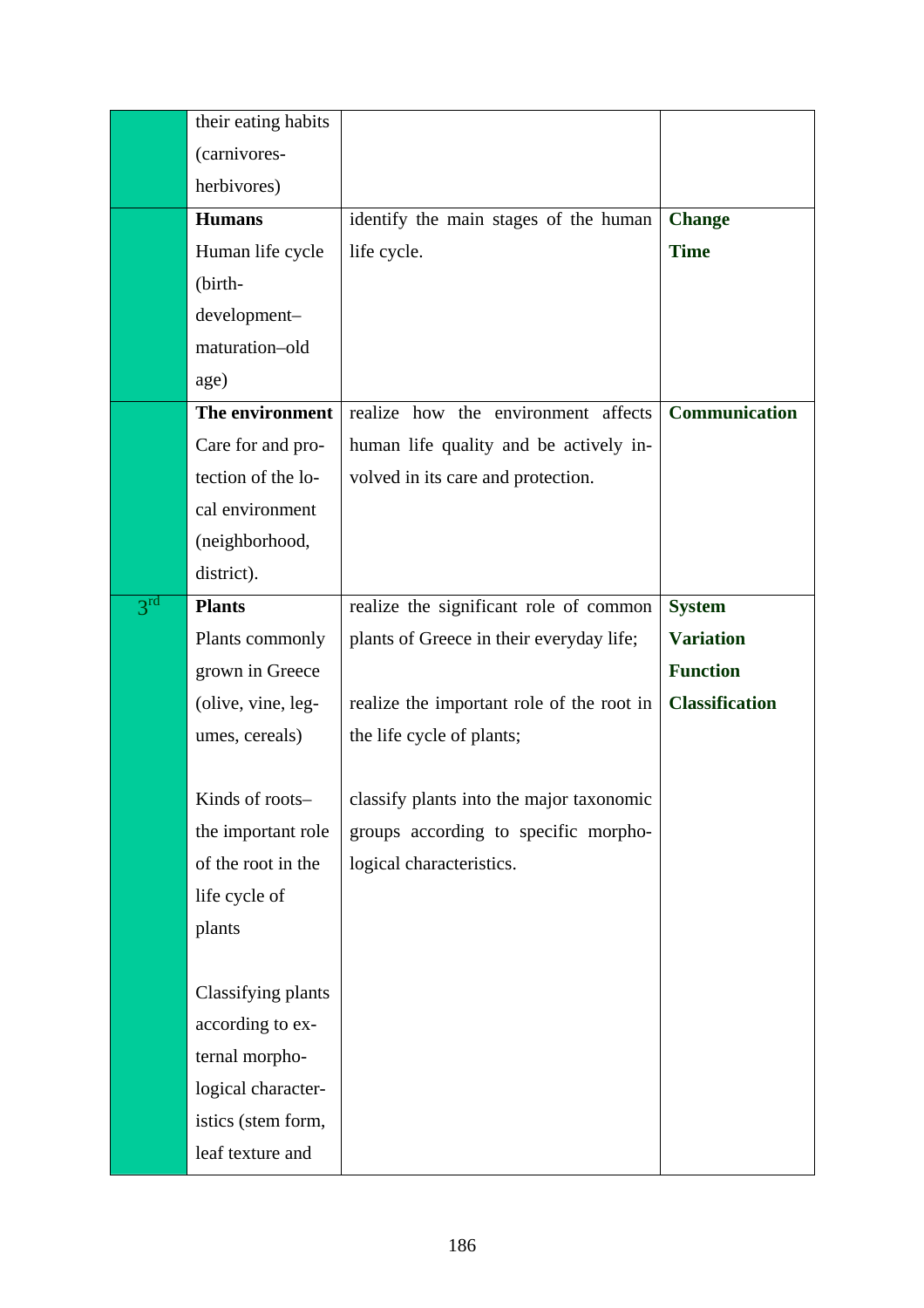| shape, stem type)    |                                           |                       |
|----------------------|-------------------------------------------|-----------------------|
| <b>Animals</b>       | recognize the importance of specific      | <b>System</b>         |
| Domesticated         | animals of Greece in their daily life;    | <b>Variation</b>      |
| animals com-         |                                           | <b>Classification</b> |
| monly found in       | classify animals according to their way   | <b>Function</b>       |
| Greece               | of reproduction and their habitat.        |                       |
|                      |                                           |                       |
| How major taxo-      |                                           |                       |
| nomic groups of      |                                           |                       |
| animals (ovipa-      |                                           |                       |
| rous, viviparous)    |                                           |                       |
| reproduce            |                                           |                       |
|                      |                                           |                       |
| Classifying          |                                           |                       |
| organisms accord-    |                                           |                       |
| ing to their habitat |                                           |                       |
| (terrestrial,        |                                           |                       |
| aquatic)             |                                           |                       |
| <b>Humans</b>        | realize the importance of food for hu-    | <b>Interaction</b>    |
| Human nutri-         | man growth, development and health;       |                       |
| tional/dietary       |                                           |                       |
| needs                | develop a positive attitude towards       |                       |
|                      | healthy eating and keeping healthy.       |                       |
| The functions of     |                                           |                       |
| teeth and the im-    |                                           |                       |
| portance of dental   |                                           |                       |
| care                 |                                           |                       |
| The environment      | understand how organisms are adapted      | <b>Change</b>         |
| Adaptation of        | to survive in their habitats;             | <b>Adaptation</b>     |
| plants and ani-      |                                           | <b>Balance</b>        |
| mals to daily and    | realize the significance of human par-    |                       |
| seasonal changes     | ticipation in the protection of the wider |                       |
| in their habitats    | environment.                              |                       |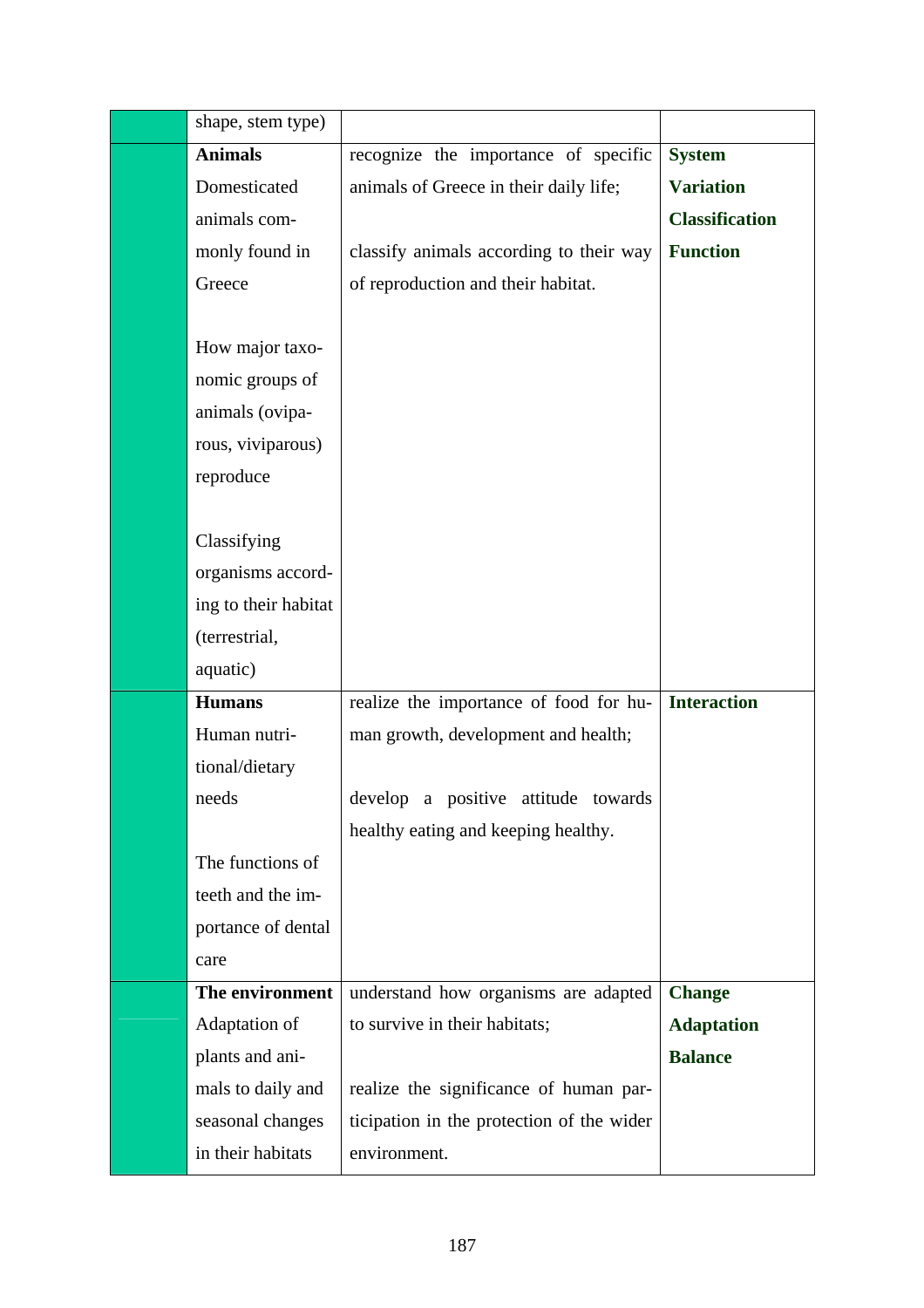|              | Protection of the   |                                            |                       |
|--------------|---------------------|--------------------------------------------|-----------------------|
|              | wider environ-      |                                            |                       |
|              | ment (commu-        |                                            |                       |
|              | nity, town/city)    |                                            |                       |
| $4^{\rm th}$ | <b>Plants</b>       | find<br>relationships<br>the<br>between    | <b>Variation</b>      |
|              | Wild plants oc-     | characteristics of different habitats and  | <b>Classification</b> |
|              | curring in Greece   | the plants that grow in them;              | <b>Change</b>         |
|              |                     |                                            | <b>Adaptation</b>     |
|              | Parts of a flower   | relate flowers (blossom, bud) and fruits   | Growth                |
|              | (blossom, bud)-     | with the process of plant reproduction.    |                       |
|              | fruit               |                                            |                       |
|              |                     |                                            |                       |
|              | The life cycle of   |                                            |                       |
|              | plants (pollina-    |                                            |                       |
|              | tion, seed produc-  |                                            |                       |
|              | tion, dispersal and |                                            |                       |
|              | germination;        |                                            |                       |
|              |                     |                                            |                       |
|              | Classifying plants  |                                            |                       |
|              | according to their  |                                            |                       |
|              | fruit and seeds.    |                                            |                       |
|              | <b>Animals</b>      | recognize relationships between differ-    | <b>Classification</b> |
|              | External heredi-    | ent habitats and the animals found in      | <b>Space/Habitat</b>  |
|              | tary characteris-   | them;                                      | <b>Similarity</b>     |
|              | tics                |                                            | <b>Adaptation</b>     |
|              |                     | understand how certain characteristics     | <b>Inheritance</b>    |
|              | Wild animals        | are inherited from parents to offspring;   |                       |
|              | commonly found      |                                            |                       |
|              | in Greece-          | classify animals into vertebrate (those    |                       |
|              | Protected species   | that have a vertebral column) and inver-   |                       |
|              |                     | tebrate (those that have no vertebral col- |                       |
|              | Classifying ani-    | umn)                                       |                       |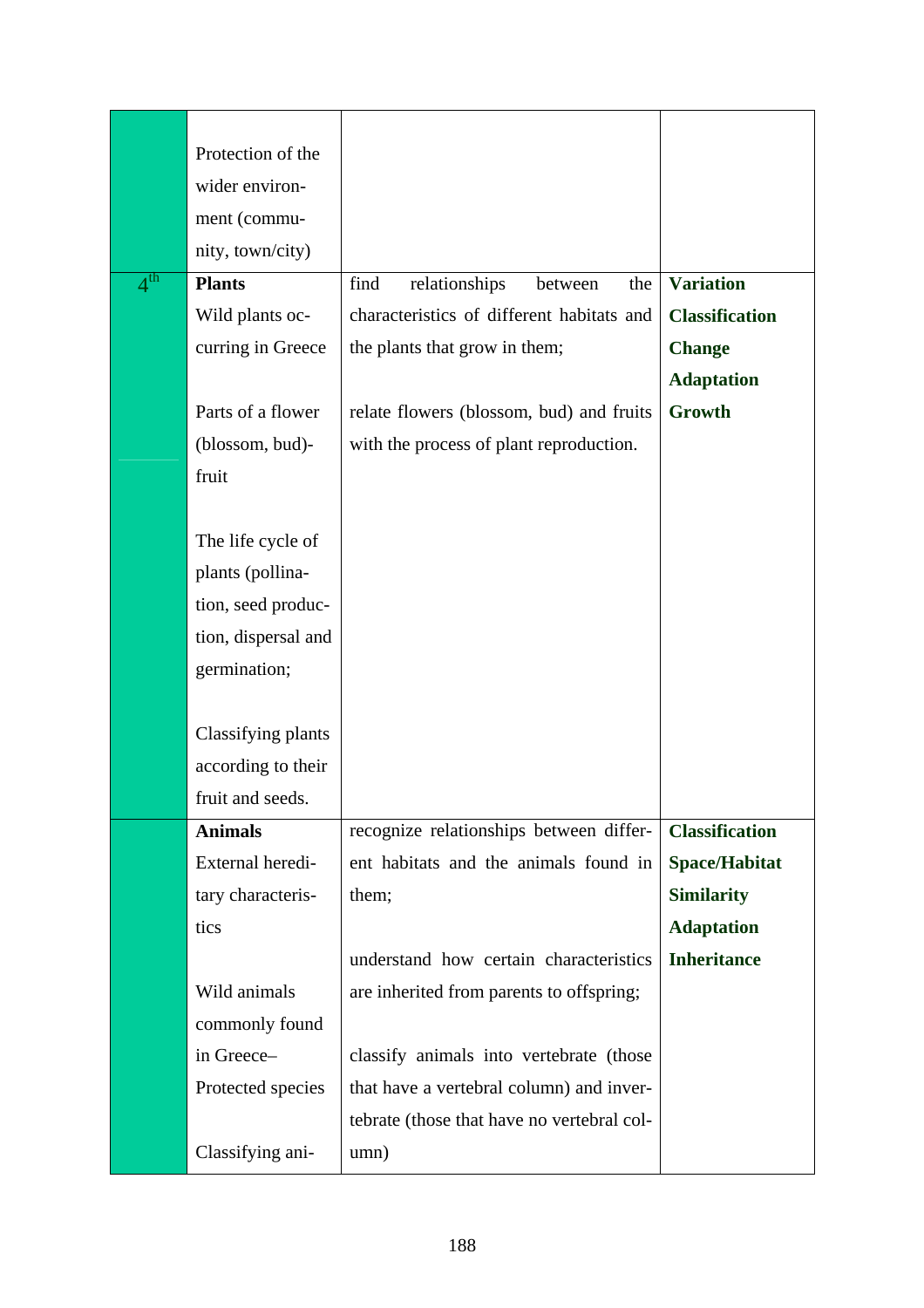|                 | mals into verte-    |                                            |                      |
|-----------------|---------------------|--------------------------------------------|----------------------|
|                 | brate and inverte-  |                                            |                      |
|                 | brate               |                                            |                      |
|                 |                     |                                            |                      |
|                 | Characteristic in-  |                                            |                      |
|                 | vertebrate-Bees.    |                                            |                      |
|                 | <b>Humans</b>       | understand the role of the skeleton and    | <b>System</b>        |
|                 | Human skeleton      | muscles in movement;                       | <b>Interaction</b>   |
|                 | (parts of the hu-   |                                            |                      |
|                 | man skeleton-       | adopt practices contributing to main-      |                      |
|                 | bones)-Muscles      | taining the musculoskeletal system in      |                      |
|                 |                     | good condition.                            |                      |
|                 | Human move-         |                                            |                      |
|                 | ment (the coordi-   |                                            |                      |
|                 | nation of bones     |                                            |                      |
|                 | and muscles)        |                                            |                      |
|                 |                     |                                            |                      |
|                 | Practices contrib-  |                                            |                      |
|                 | uting to maintain-  |                                            |                      |
|                 | ing the muscu-      |                                            |                      |
|                 | loskeletal system   |                                            |                      |
|                 | in good condition   |                                            |                      |
|                 | The environment     | realize the importance of their participa- | <b>Space/Habitat</b> |
|                 | Environmental       | tion in the protection of the environ-     | <b>Change</b>        |
|                 | problems-The        | ment.                                      | Communication        |
|                 | impact of human     |                                            |                      |
|                 | activity on the     |                                            |                      |
|                 | environment (lit-   |                                            |                      |
|                 | ter-recycling; air, |                                            |                      |
|                 | water and soil      |                                            |                      |
|                 | pollution).         |                                            |                      |
| $5^{\text{th}}$ | <b>Plants</b>       | relate certain plant functions to envi-    | <b>Space-Time</b>    |
|                 | Root geotropism-    | ronmental conditions.                      | <b>Change</b>        |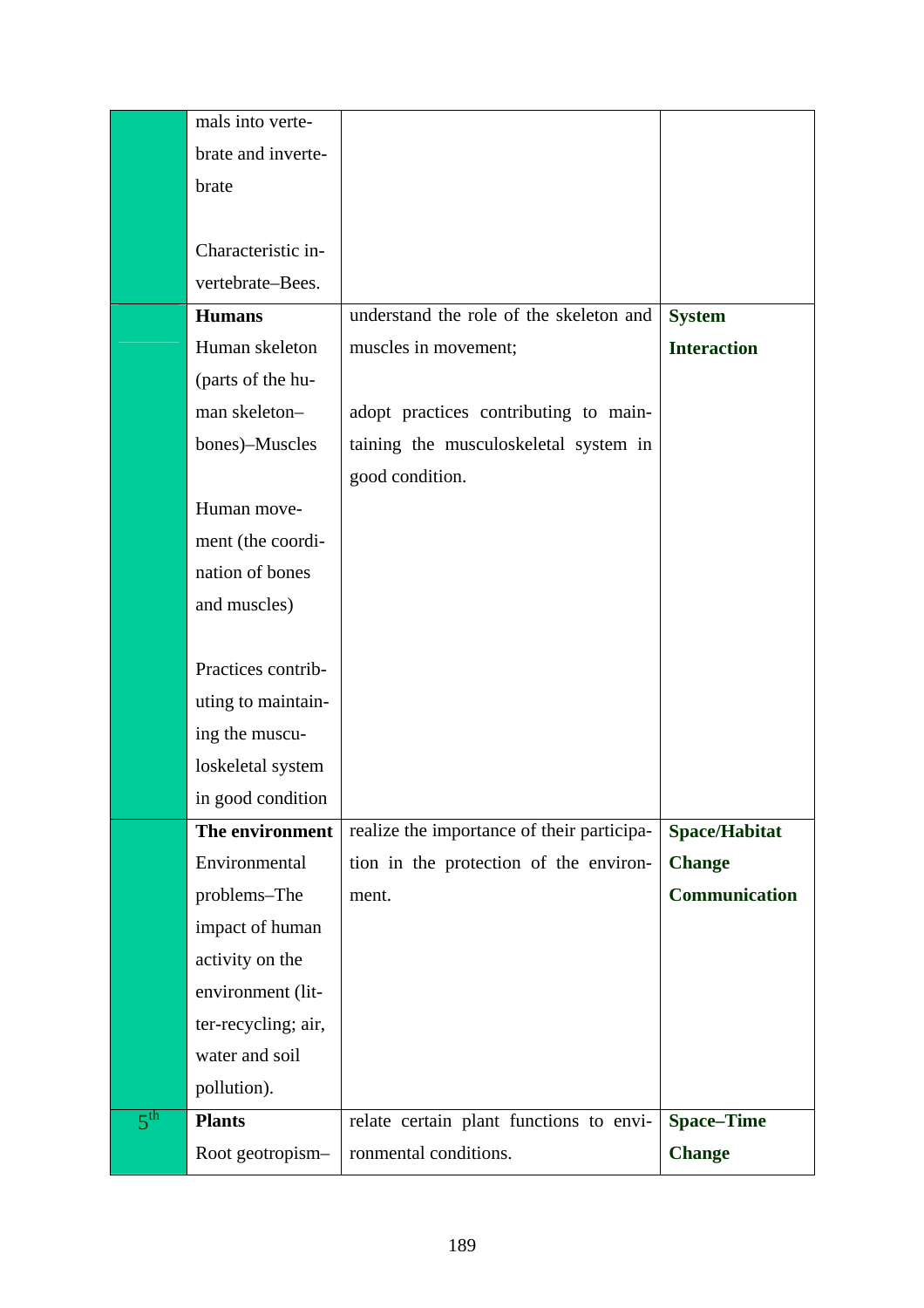| Sprout phototro-   |                                           | <b>Adaptation</b>     |
|--------------------|-------------------------------------------|-----------------------|
| pism (heliotro-    |                                           |                       |
| pism)              |                                           |                       |
| <b>Animals</b>     | identify main vertebrate characteristics, | <b>Variation</b>      |
| Characteristics of | placing special emphasis on mammals.      | <b>Similarity</b>     |
| vertebrate-        |                                           | <b>Classification</b> |
| Mammals            |                                           |                       |
| <b>Humans</b>      | relate human body functions to survival   | <b>System</b>         |
| Digestive system   | needs (nutrition–circulation–vision)      | <b>Change</b>         |
| (special reference |                                           | <b>Adaptation</b>     |
| to the role of     |                                           | <b>Balance</b>        |
| teeth)-food proc-  |                                           | <b>Communication</b>  |
| essing-factors af- |                                           |                       |
| fecting digestion- |                                           |                       |
| Nutrients          |                                           |                       |
|                    |                                           |                       |
| Circulatory sys-   |                                           |                       |
| tem (heart, ves-   |                                           |                       |
| sels)-Factors af-  |                                           |                       |
| fecting its func-  |                                           |                       |
| tion (exercise,    |                                           |                       |
| diet)              |                                           |                       |
|                    |                                           |                       |
| Vision-the eye     |                                           |                       |
| The environment    | identify relationships between organ-     | <b>Change</b>         |
| Microorganisms     | isms in an ecosystem and the factors      | Interdependence       |
| (useful and harm-  | affecting them.                           |                       |
| ful)               |                                           |                       |
|                    |                                           |                       |
| Food relation-     |                                           |                       |
| ships between      |                                           |                       |
| organisms (simple  |                                           |                       |
| food chains)       |                                           |                       |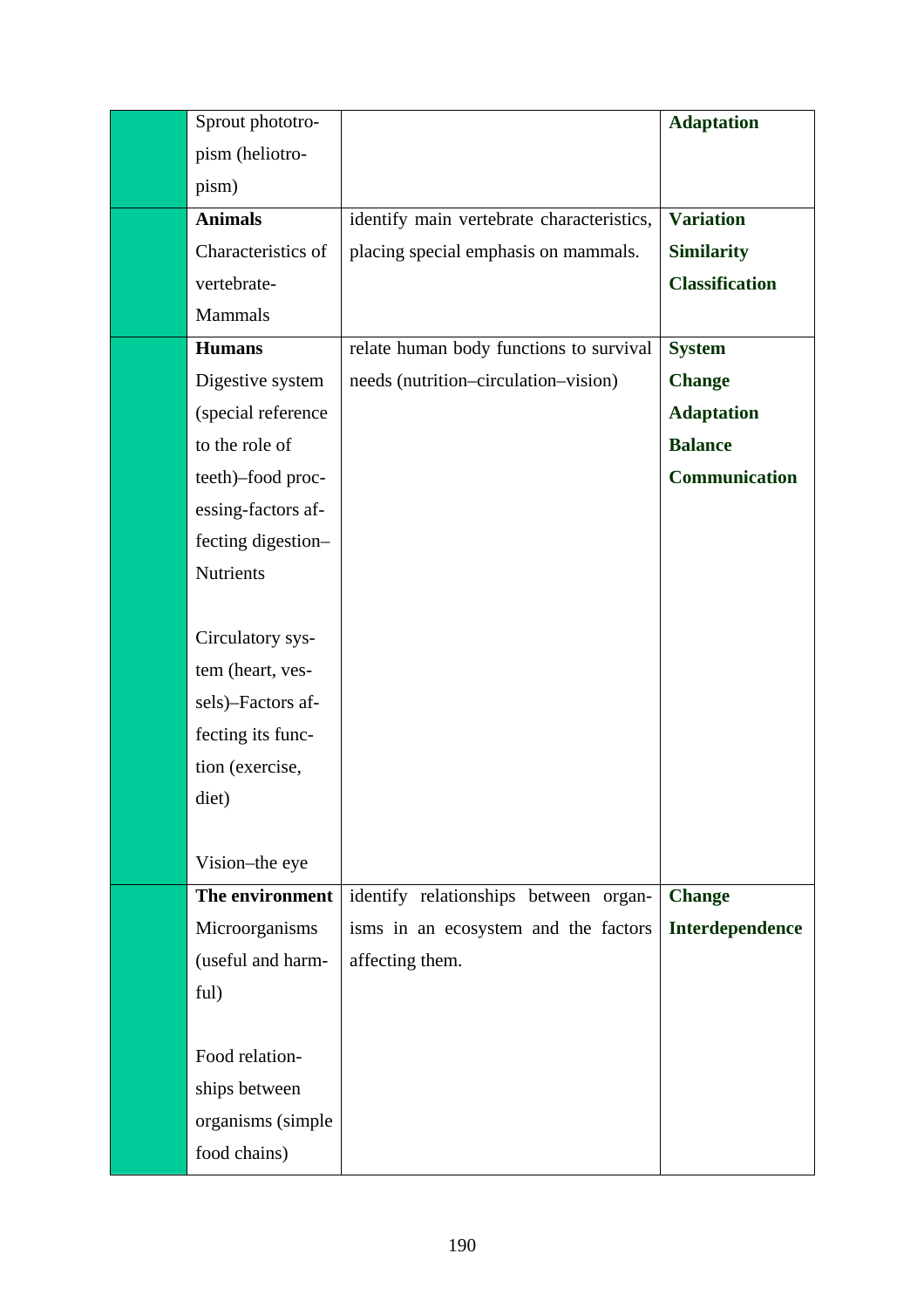|                 | Typical ecosys-          |                                          |                    |
|-----------------|--------------------------|------------------------------------------|--------------------|
|                 | tems of Greece           |                                          |                    |
|                 | Environmental            |                                          |                    |
|                 | problems caused          |                                          |                    |
|                 | by human                 |                                          |                    |
|                 | intervention in the      |                                          |                    |
|                 | food chain               |                                          |                    |
| $6^{\text{th}}$ | <b>Plants</b>            | realize the significant role of certain  | Space/Habitat      |
|                 | <b>Plant functions</b>   | functions<br>plant<br>(photosynthesis,   | <b>Adaptation</b>  |
|                 | (photosynthesis,         | transpiration) for plant life.           | <b>Change</b>      |
|                 | transpiration)           |                                          |                    |
|                 | <b>Humans</b>            | relate the functions of the human organ- | <b>System</b>      |
|                 | <b>Respiration Res-</b>  | ism to its survival needs (respiration,  | <b>Interaction</b> |
|                 | piratory organs-         | hearing, reproduction);                  | <b>Balance</b>     |
|                 | Factors affecting        |                                          | <b>Change</b>      |
|                 | their function           | follow hygiene rules in order to protect | <b>Inheritance</b> |
|                 | (smoking, air pol-       | themselves from pathogenic microor-      |                    |
|                 | lution, speaking)        | ganisms.                                 |                    |
|                 |                          |                                          |                    |
|                 | <b>Blood Circulation</b> |                                          |                    |
|                 | Blood and its role       |                                          |                    |
|                 | in the human or-         |                                          |                    |
|                 | ganism-Factors           |                                          |                    |
|                 | affecting blood          |                                          |                    |
|                 | circulation and          |                                          |                    |
|                 | health (smoking,         |                                          |                    |
|                 | alcohol drinking)        |                                          |                    |
|                 |                          |                                          |                    |
|                 | Hearing-the ear          |                                          |                    |
|                 |                          |                                          |                    |
|                 | Reproduction-a           |                                          |                    |
|                 | human being is           |                                          |                    |
|                 | born                     |                                          |                    |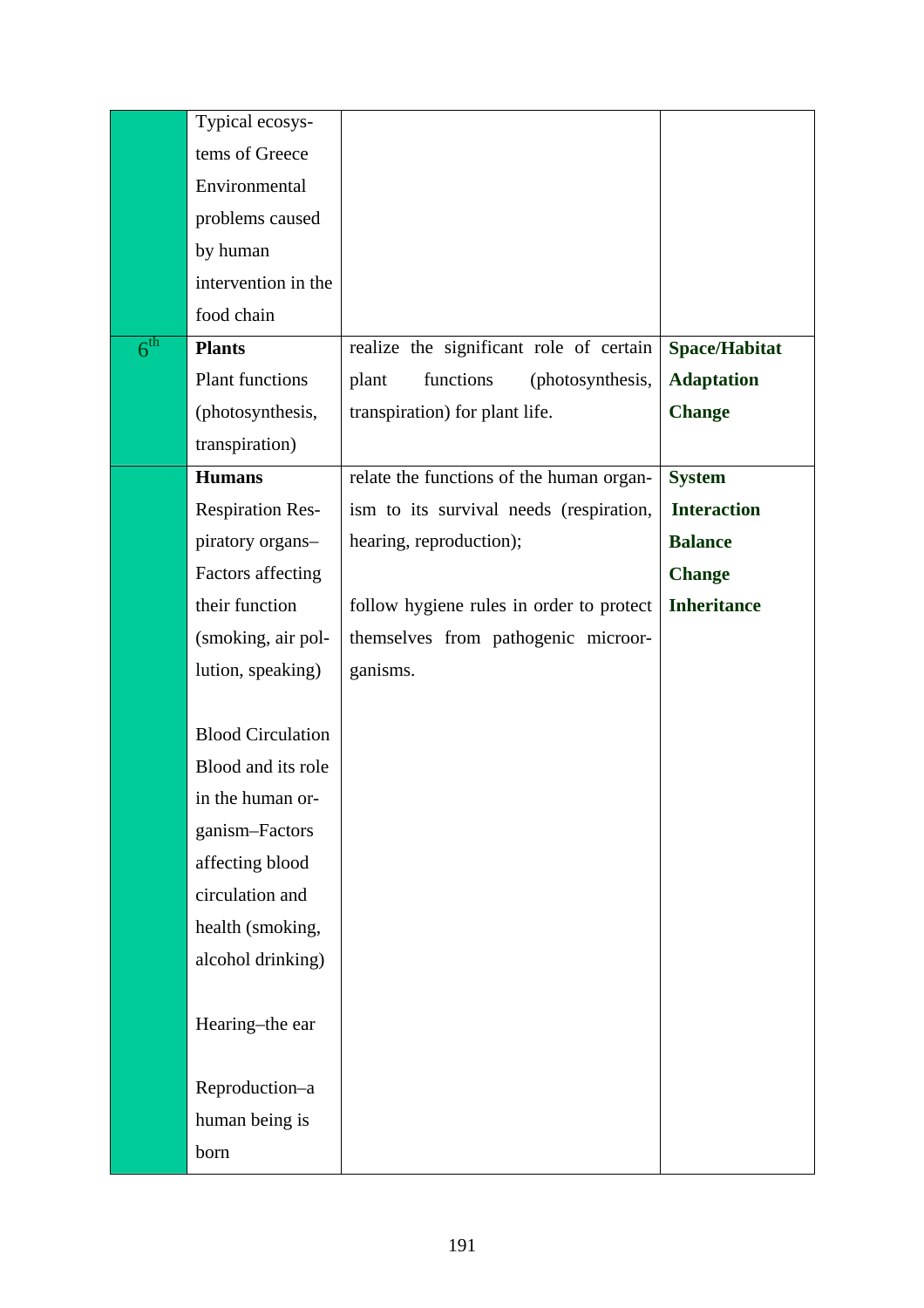| Pathogenic mi-    |                                          |                      |
|-------------------|------------------------------------------|----------------------|
| croorganisms,     |                                          |                      |
| Contagious dis-   |                                          |                      |
| eases (emphasis   |                                          |                      |
| on infantile dis- |                                          |                      |
| eases)-Prevention |                                          |                      |
| (Personal hygiene |                                          |                      |
| rules, vaccines)- |                                          |                      |
| Medicines         |                                          |                      |
| The environment   | realize there is continuous interaction  | <b>System</b>        |
| Structure of an   | between the parts of an ecosystem;       | <b>Change</b>        |
| ecosystem-food    |                                          | <b>Interaction</b>   |
| relationships     | recognize how the natural environment    | <b>Balance-Self</b>  |
| (Food webs)       | is affects human life quality and be ac- | regulation           |
|                   | tively involved in its protection.       | <b>Communication</b> |
| Different ecosys- |                                          |                      |
| tems found        |                                          |                      |
| around the world  |                                          |                      |
| (rainforest, tun- |                                          |                      |
| dra, etc.)        |                                          |                      |
|                   |                                          |                      |
| Global environ-   |                                          |                      |
| mental problems-  |                                          |                      |
| Human contribu-   |                                          |                      |
| tion in them      |                                          |                      |

# **II. Junior High school**

## **1. Teaching/learning aim**

The aim of teaching Biology in Junior High school-whereby compulsory education is completed-is to provide pupils with the necessary knowledge and skills, that will enable them to understand the processes taking place in their body and in the environment, on the one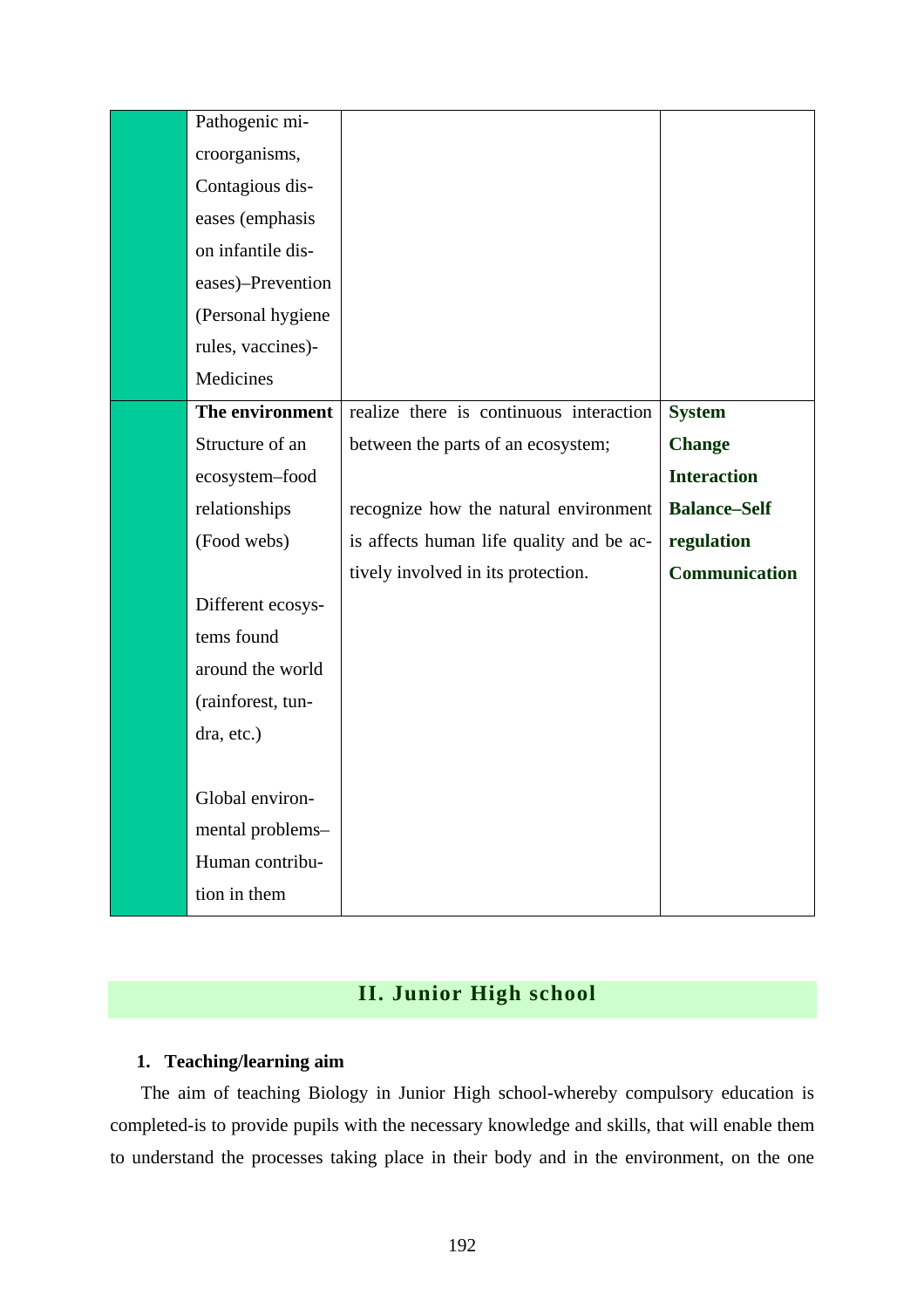hand, and on the other to make critical judgments and evaluate data, and as citizens make conscious choices regarding everyday life issues concerning themselves and the social community they are part of.

In Junior High school Biology is taught separately from the other natural sciences. Observation and experimentation are the main methodological tools used in the study of organism structure, functions and processes, giving pupils the opportunity to become familiar with the principles of scientific methodology. Pupils should be taught to consider how Biology relates to different areas of social activity and critically appraise its applications in relation to the efforts made for the improvement of human life quality. They are also taught to encounter issues concerning life on our planet, developing thus problem solving and critical thinking skills.

Life processes are studied in different organisms–from the simplest unicellular ones to the most complex one, the human organism. Thus, pupils will be given the opportunity to consider evolution of the structural characteristics of organisms and life processes. As far as the human organism is concerned, Biology study extends to include factors affecting the function of organ systems. In this way pupils will become aware of the effects of these factors on human health. In the study of environmental issues, emphasis is placed on how the distribution of organisms in a habitat can be explained in terms of, predation, competition adaptation and evolution. At the same time, pupils will be given opportunities to consider the impact of the irrational use of natural resources and modern human lifestyle on human life quality, the environment, as well as on other organisms. This kind of discussion will enable pupils to develop a sense of responsibility together with positive attitudes and stances towards the environment. Finally, the study of issues relating to the fields of genetics, evolution, molecular biology and biotechnology will give pupils the opportunity to acquire the knowledge and skills necessary to become thinking, well-rounded and balanced people as well as well-informed and contributing members of society. These factors combine to enable pupils to develop as 'responsible and active citizens'.

# **Content Guiding Principles, General Goals, Indicative Fundamental Cross-thematic Concepts**

The following have been proposed as content guiding principles: 'The science of Biology', 'Life Organization–Biological systems' 'Organisms in their habitat–Life processes'. According to these principles, the subject content for each grade level is as follows: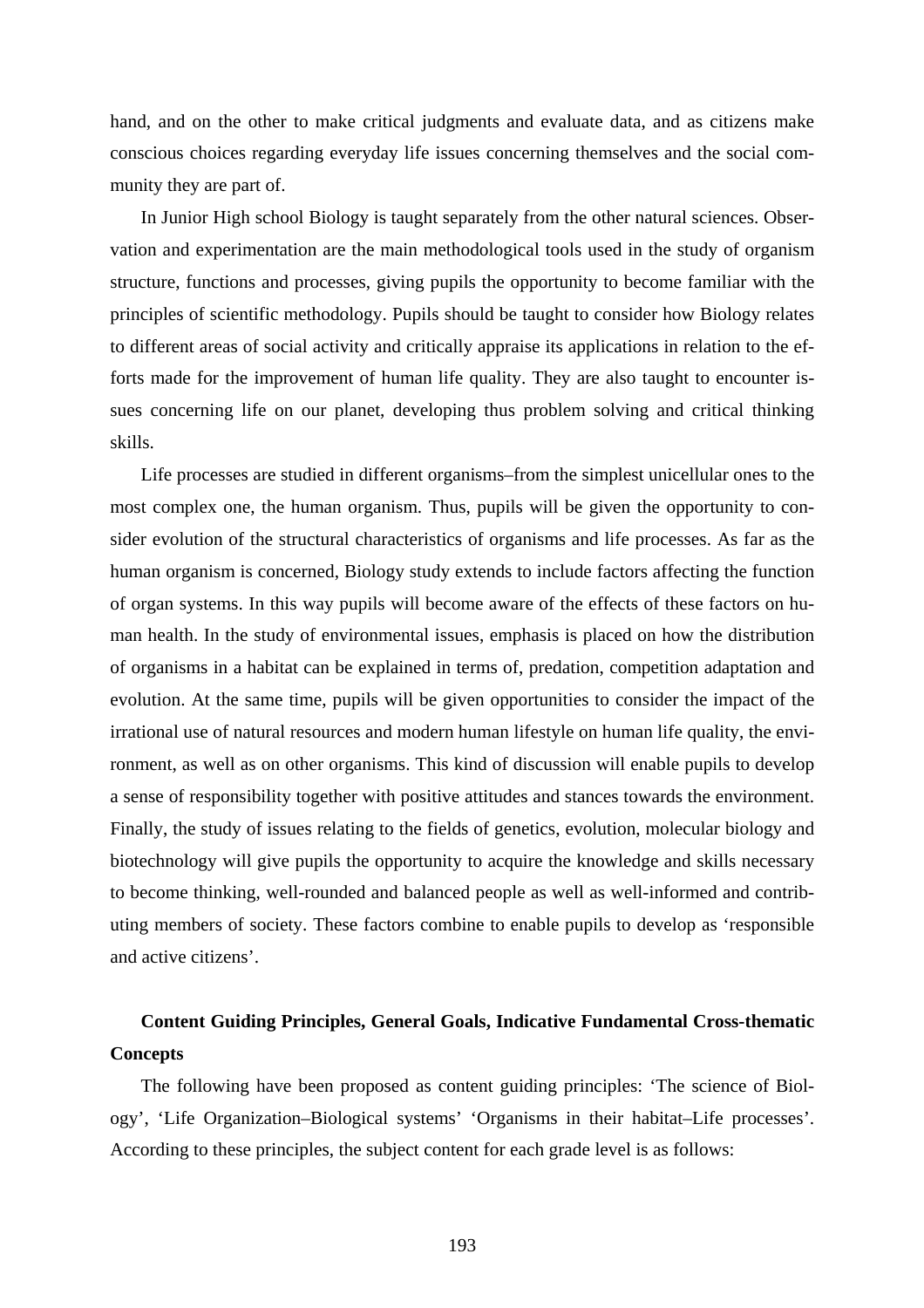|                 |                        |                                             | <b>Indicative</b>     |
|-----------------|------------------------|---------------------------------------------|-----------------------|
|                 | <b>Content Guiding</b> | <b>General goals</b>                        | <b>Fundamental</b>    |
| <b>Grade</b>    | <b>Principles</b>      | (Knowledge, skills, attitudes and           | <b>Cross-thematic</b> |
|                 |                        | values)                                     | <b>Concepts</b>       |
|                 |                        | <b>Pupils should:</b>                       |                       |
| 1 <sup>st</sup> | <b>Biology science</b> | realize how scientific methods can be ap-   | <b>System</b>         |
|                 | Different ap-          | plied to the study of life processes;       | <b>Diversity</b>      |
|                 | proaches to the        |                                             |                       |
|                 | study of organ-        | realize how Biology and its applications    |                       |
|                 | isms                   | can contribute to the improvement of        |                       |
|                 |                        | human life quality.                         |                       |
|                 | Introduction to        |                                             |                       |
|                 | scientific methods     |                                             |                       |
|                 |                        |                                             |                       |
|                 | Biology in every-      |                                             |                       |
|                 | day life               |                                             |                       |
|                 | Life organiza-         | distinguish organisms from non living       | <b>System</b>         |
|                 | tion-Biological        | things;                                     | <b>Classification</b> |
|                 | systems                |                                             | <b>Variation</b>      |
|                 | Non-living             | identify variation within species and be-   | Organization-         |
|                 | things-                | tween species and classify organisms        | Structure-            |
|                 | Organisms-             | using keys;                                 | <b>Function</b>       |
|                 | Biosphere              |                                             | <b>Adaptation</b>     |
|                 |                        | connections<br>make<br>between<br>organism  |                       |
|                 | Variation and          | functions and their structural characteris- |                       |
|                 | classification of      | tics;                                       |                       |
|                 | organisms              |                                             |                       |
|                 |                        | justify the definition of cell as the basic |                       |
|                 | Attributes of life-    | structural and functional unit of organ-    |                       |
|                 | Relationship be-       | isms;                                       |                       |
|                 | tween structure        |                                             |                       |
|                 | and function           | distinguish life organization levels and    |                       |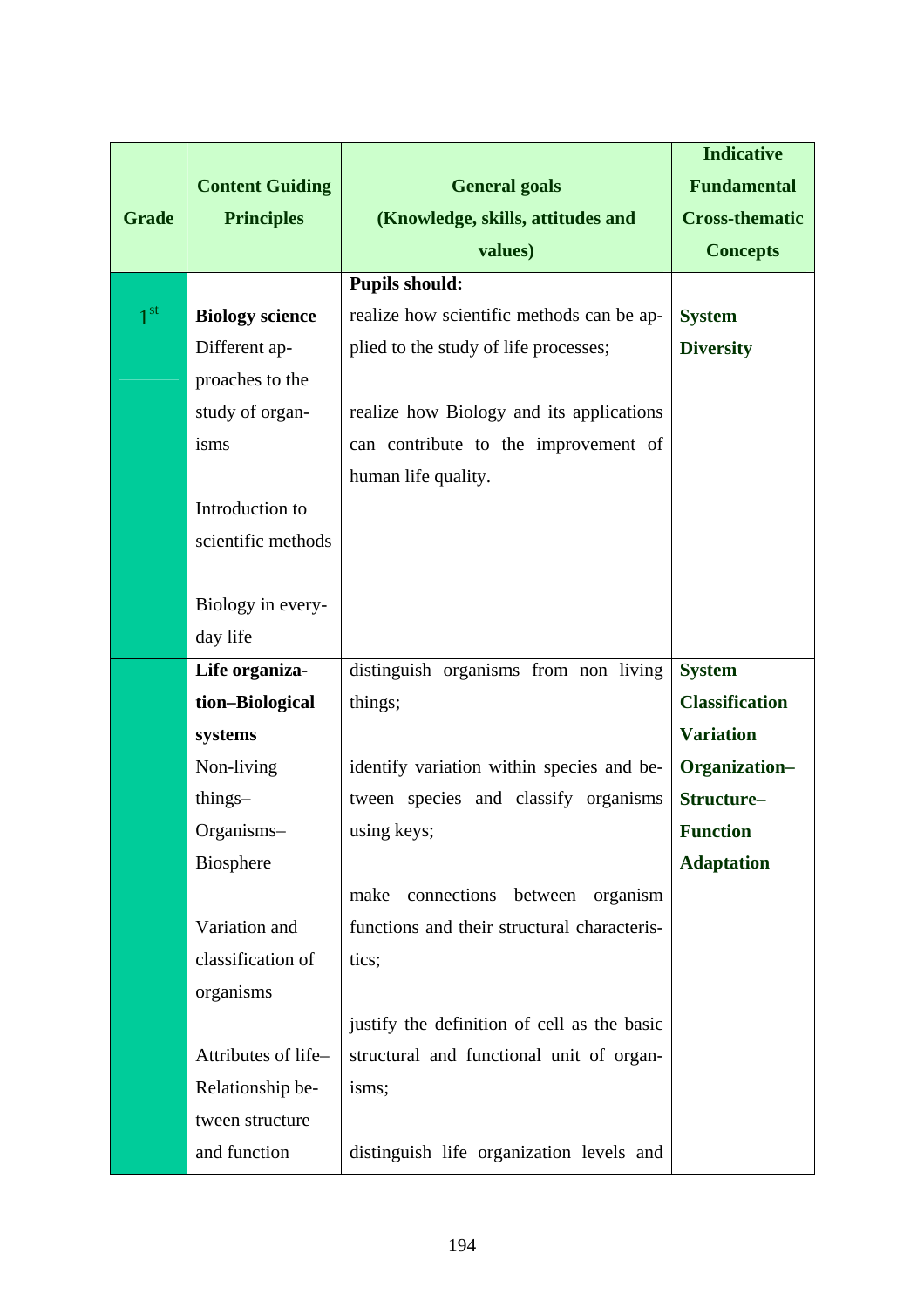|                            | The cell-the        | recognize increase in complexity from       |                        |
|----------------------------|---------------------|---------------------------------------------|------------------------|
|                            | smallest unit of    | one level to the next.                      |                        |
|                            | living matter       |                                             |                        |
|                            |                     |                                             |                        |
|                            | Life organization   |                                             |                        |
|                            | levels (from cells  |                                             |                        |
|                            | to organisms)       |                                             |                        |
|                            | Organisms in        | recognize organism interaction and inter-   | <b>System</b>          |
|                            | their habitat-      | dependence with the environment in          | <b>Organization</b>    |
|                            | Life processes      | which they live;                            | <b>Structure-</b>      |
|                            |                     |                                             | <b>Function</b>        |
|                            | Relationship of     | compare organism survival in diverse en-    | <b>Interaction</b>     |
|                            | organism struc-     | vironments and with specific adjust-        | <b>Adaptation</b>      |
|                            | ture with the       | ments;                                      | <b>Change</b>          |
|                            | needs created by    |                                             | <b>Evolution</b>       |
|                            | their habitat.      | relate organism functions to their survival | <b>Balance-</b>        |
|                            |                     | needs (nutrition, reproduction,<br>move-    | <b>Self regulation</b> |
|                            | Life proc-          | ment, etc);                                 | Communica-             |
|                            | esses/functions     |                                             | tion                   |
|                            | (nutrition, sub-    | distinguish the connection between or-      | <b>Distribution</b>    |
|                            | stance transfer,    | ganism<br>development with increasing       | <b>Cooperation</b>     |
|                            | excretion, respira- | complexity of diverse life functions;       |                        |
|                            | tion, support-      |                                             |                        |
|                            | movement, repro-    | recognize the relationship between life-    |                        |
|                            | duction, stimula-   | style and maintaining human's health.       |                        |
|                            | tion-sense organs   |                                             |                        |
| $3^{\overline{\text{rd}}}$ | <b>Biology</b>      | apply scientific method to solve a simple   | <b>System</b>          |
|                            | Subject of study    | problem;                                    | <b>Organization</b>    |
|                            | and principles of   |                                             | <b>Space</b>           |
|                            | <b>Biology</b>      | recognize and evaluate the contribution     | <b>Time</b>            |
|                            |                     | of biology applications to improving hu-    | <b>Balance</b>         |
|                            | Scientific meth-    | man life quality.                           |                        |
|                            | ods                 |                                             |                        |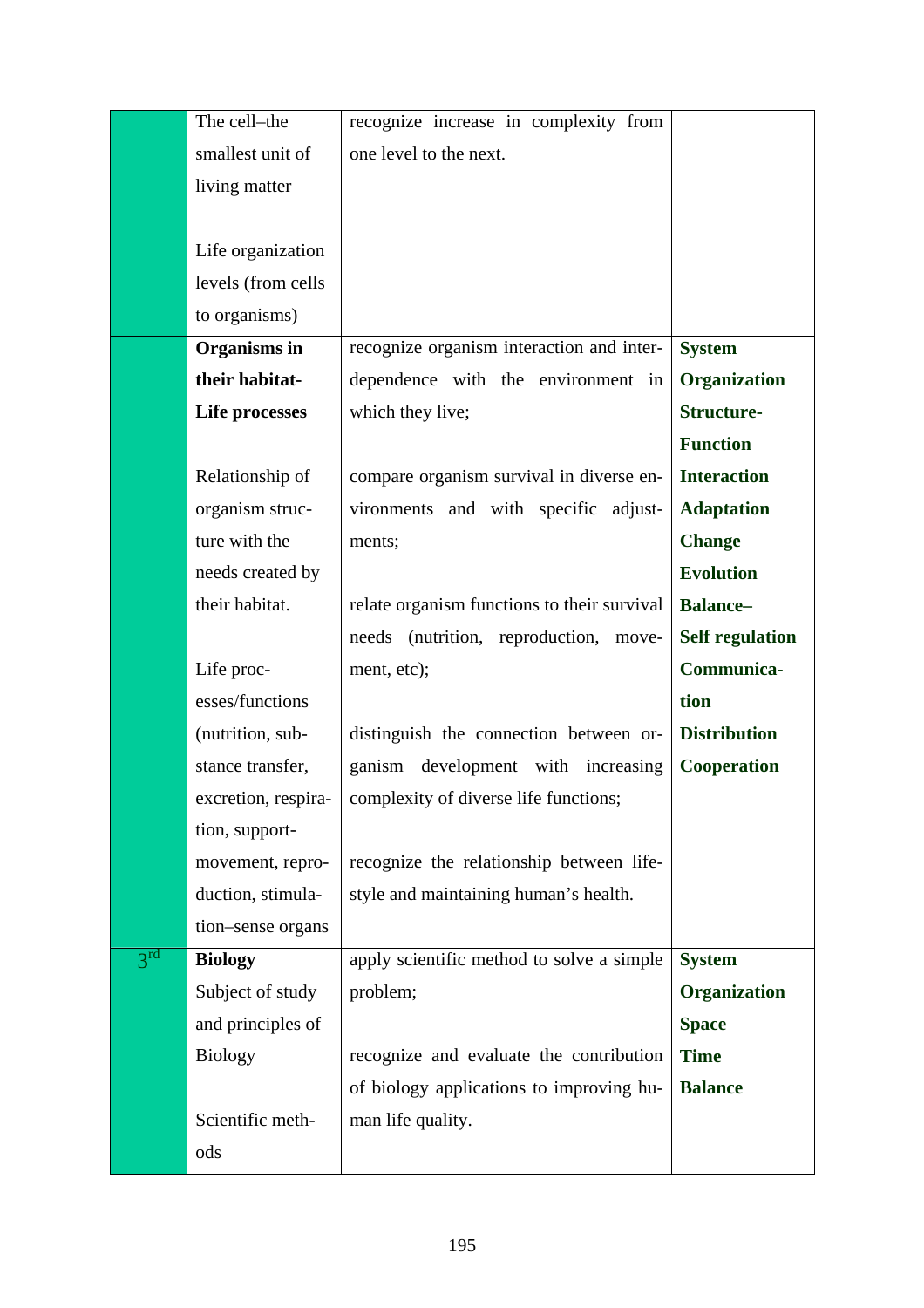| The contribution   |                                              |                     |
|--------------------|----------------------------------------------|---------------------|
| of Biology to the  |                                              |                     |
| improvement of     |                                              |                     |
| human life quality |                                              |                     |
| Life organization  | distinguish life organization levels from    | <b>System</b>       |
| Molecules          | molecules to biosphere and recognize that    | <b>Structure-</b>   |
|                    | attributes of each level do not simply       | <b>Function</b>     |
| The cell: The      | constitute the sum of attributes of all      | <b>Distribution</b> |
| smallest unit of   | previous levels;                             | Organization        |
| living matter      |                                              | Interdepend-        |
|                    | recognize continuous interaction between     | ence                |
| Life organization  | members of an ecosystem;                     | <b>Change</b>       |
| levels (from cells |                                              | Communica-          |
| to ecosystems)     | compare energy with balance existing in      | tion                |
|                    | biological systems.                          |                     |
| Balance in bio-    |                                              |                     |
| logical systems-   |                                              |                     |
| Relationships be-  |                                              |                     |
| tween organisms    |                                              |                     |
|                    |                                              |                     |
| Structure and      |                                              |                     |
| function of an     |                                              |                     |
| ecosystem-The      |                                              |                     |
| role of energy     |                                              |                     |
|                    |                                              |                     |
| The impact of      |                                              |                     |
| human activity on  |                                              |                     |
| the environment-   |                                              |                     |
| Pollution          |                                              |                     |
| Organisms in       | relate the ability of the human body to      | <b>System</b>       |
| their habitat-     | maintain a stable internal environment       | Organization        |
| Life processes     | with its ability to survive in different en- | <b>Space-Time</b>   |
| Human organisms    | vironments;                                  | Interdepend-        |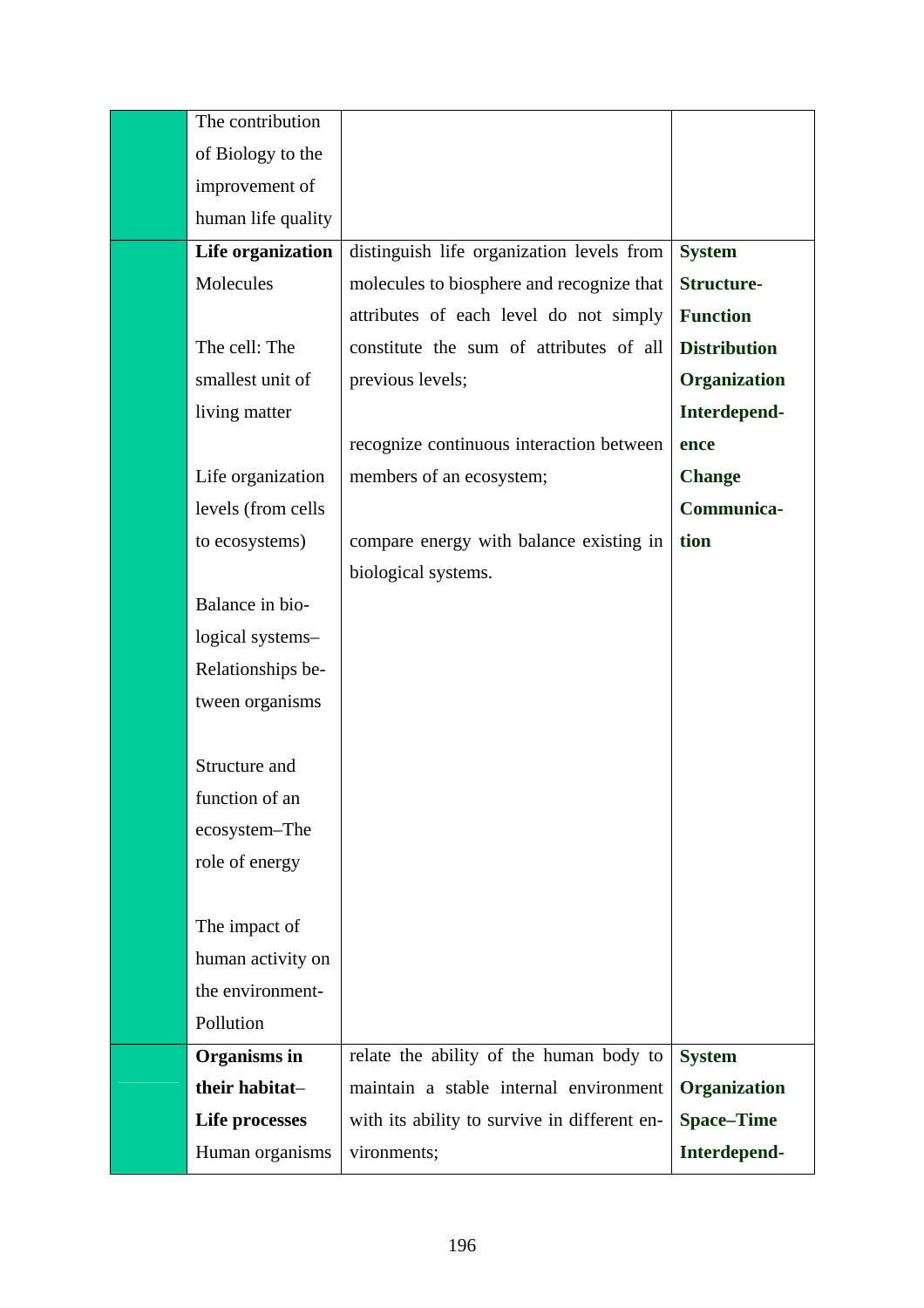| in their environ-  |                                           | ence                   |
|--------------------|-------------------------------------------|------------------------|
| ment-Energy        | identify environmental factors (patho-    | <b>Change</b>          |
| needs of human     | genic microorganisms, etc) which disturb  | <b>Balance-</b>        |
| organism           | the human body's homeostasis and iden-    | <b>Self regulation</b> |
|                    | tify the defense mechanisms of the hu-    | <b>Adaptation</b>      |
| Nutrition, enzy-   | man body;                                 | <b>Evolution</b>       |
| mes, metabolism    |                                           | <b>Inheritance</b>     |
|                    | consider the relationship of genes with   |                        |
| Homeostasis-       | the genetic information defining the      |                        |
| Factors affecting  | structural and functional characteristics |                        |
| it                 | of organisms;                             |                        |
|                    |                                           |                        |
| Diseases-Body      | understand how genetic information is     |                        |
| defense against    | transferred in cells;                     |                        |
| pathogenic factors |                                           |                        |
|                    | understand inheritance mechanisms in      |                        |
| Life mainte-       | organisms;                                |                        |
| nance-DNA-         |                                           |                        |
| Genetic informa-   | realize that the process of human species |                        |
| tion transfer      | evolution should be placed in the wider   |                        |
| (DNA replication,  | frame of species evolution on our planet. |                        |
| transcription,     |                                           |                        |
| translation        |                                           |                        |
|                    |                                           |                        |
| Cell division      |                                           |                        |
|                    |                                           |                        |
| Inheritance-       |                                           |                        |
| Genetic variation  |                                           |                        |
|                    |                                           |                        |
| Genetic Engineer-  |                                           |                        |
| $ing-$             |                                           |                        |
| Biotechnology      |                                           |                        |
| (general princi-   |                                           |                        |